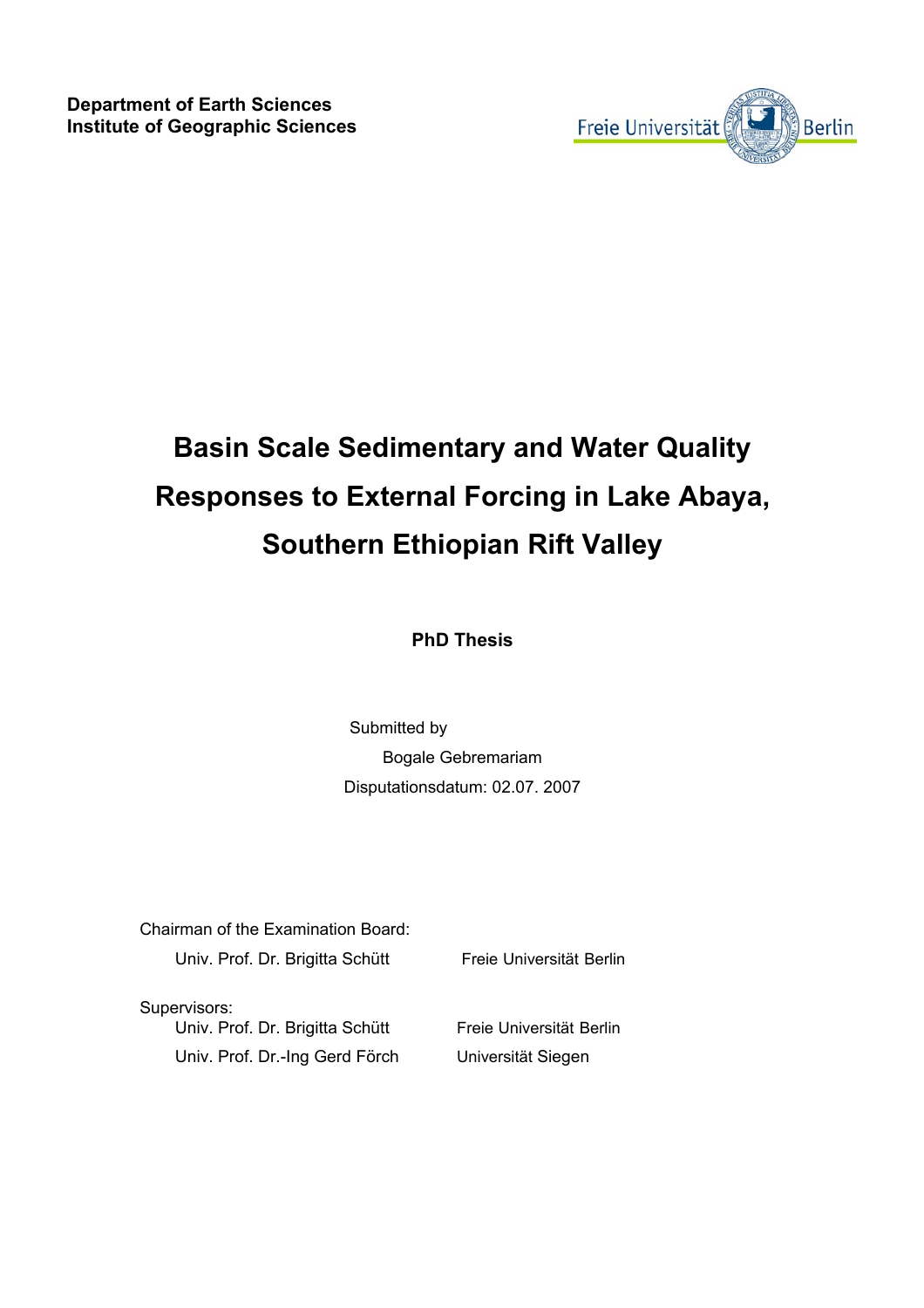## **Table of Contents**

|                                                                      | Abstract                            |                            |                                              |                |  |
|----------------------------------------------------------------------|-------------------------------------|----------------------------|----------------------------------------------|----------------|--|
|                                                                      | Acknowledgment                      |                            |                                              |                |  |
| 1.                                                                   | Introduction                        |                            |                                              |                |  |
| 2.                                                                   | The Study Site                      |                            |                                              | $\overline{2}$ |  |
|                                                                      | 2.1.                                | Climate                    |                                              | 4              |  |
|                                                                      | 2.2.                                | Hydrology                  |                                              | 12             |  |
|                                                                      | 2.3.                                | Lake water quality         |                                              | 15             |  |
|                                                                      | 2.4.                                | Geology                    |                                              |                |  |
|                                                                      | 2.5.                                | Present day morphodynamics |                                              |                |  |
|                                                                      | 2.6.<br>Land use and land cover     |                            |                                              |                |  |
| 3.<br>Water circulation and sediment dynamics of large shallow lakes |                                     |                            |                                              | 21             |  |
| 3.1.<br>Dynamics of winds in the coastal regions                     |                                     |                            |                                              | 22             |  |
|                                                                      | 3.2.                                |                            | Response of lakes to wind stress forcing     | 25             |  |
|                                                                      | 3.3.                                |                            | Large scale motion in lakes                  | 26             |  |
|                                                                      | <b>Effect of friction</b><br>3.3.1. |                            |                                              | 28             |  |
|                                                                      | Effect of water depth<br>3.3.2.     |                            |                                              | 28             |  |
|                                                                      | Effect of surface waves<br>3.3.3.   |                            | 29                                           |                |  |
|                                                                      | 3.4.                                |                            | Sediment dynamics                            | 30             |  |
|                                                                      | 3.5.                                |                            | <b>Study Objectives</b>                      | 33             |  |
| 4.                                                                   | Methods<br>4.1.<br>Meteorology      |                            |                                              | 34             |  |
|                                                                      |                                     |                            |                                              | 34             |  |
|                                                                      | 4.2.<br>Sedimentology               |                            |                                              |                |  |
|                                                                      | 4.3.                                | Water quality              |                                              | 38             |  |
| 5.                                                                   | <b>Results</b>                      |                            |                                              | 42             |  |
|                                                                      | 5.1.                                | Meteorology                |                                              | 42             |  |
|                                                                      |                                     | 5.1.1.                     | The wind field                               | 42             |  |
|                                                                      |                                     | 5.1.1.1.                   | Diurnal variation of the wind                | 43             |  |
|                                                                      |                                     | 5.1.1.2.                   | Monthly variability of wind field            | 48             |  |
|                                                                      |                                     | 5.1.1.3.                   | Periodicity analysis                         | 50             |  |
|                                                                      |                                     | 5.1.2.                     | Temperature                                  | 52             |  |
|                                                                      |                                     | 5.1.2.1.                   | Diurnal variability of temperature           | 56             |  |
|                                                                      |                                     | 5.1.2.2.                   | Interdiurnal variability of temperature      | 56             |  |
|                                                                      |                                     | 5.1.3.                     | Atmospheric pressure oscillation             | 60             |  |
|                                                                      |                                     | 5.1.3.1.                   | Daily variation of mean atmospheric pressure | 62             |  |
|                                                                      | 5.2.                                | Sedimentology              |                                              | 63             |  |